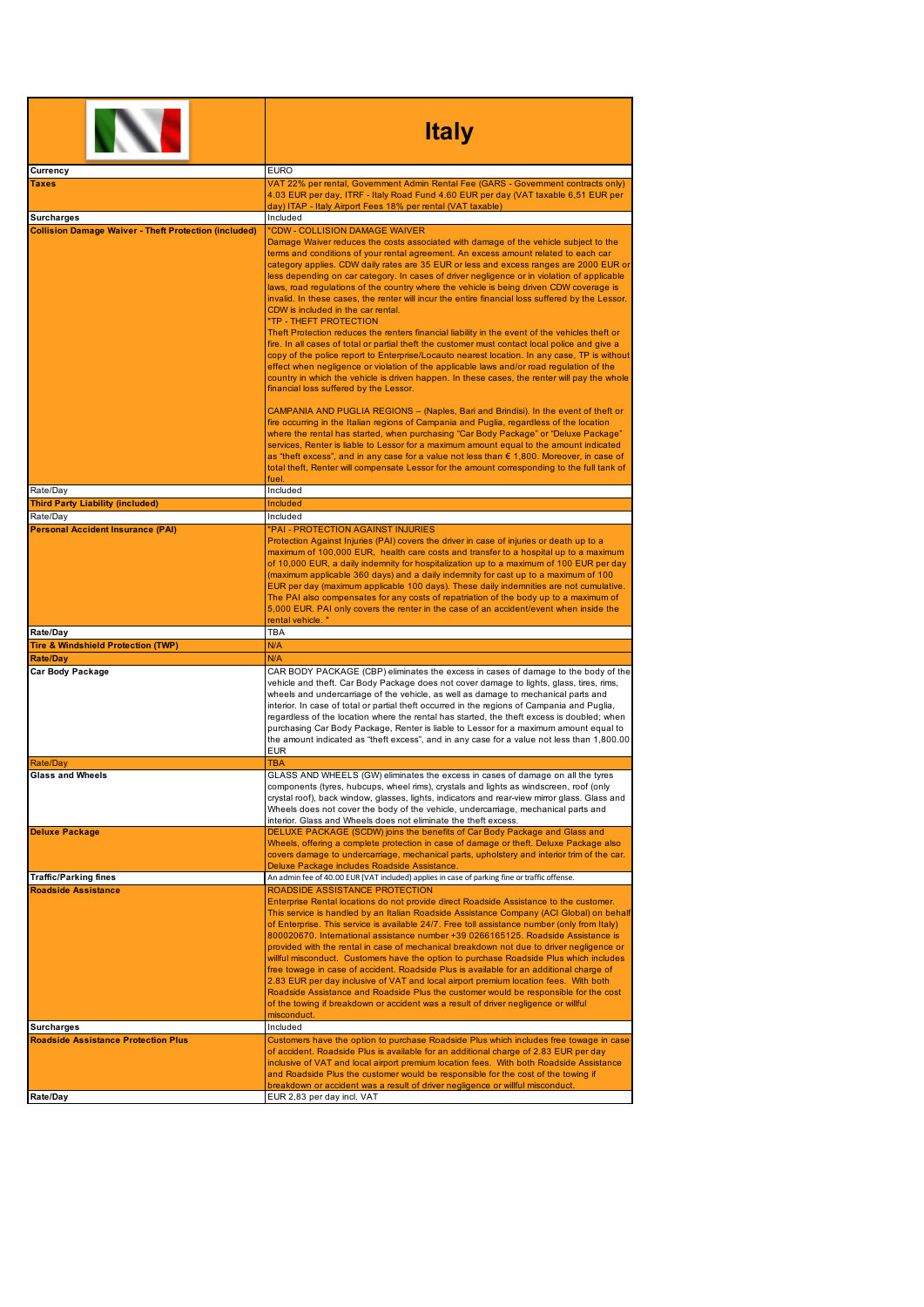| <b>Renter Requirement</b>    | <b>RENTER REQUIREMENTS</b>                                                                            |
|------------------------------|-------------------------------------------------------------------------------------------------------|
|                              | DRIVING LICENSE REQUIREMENTS. A valid driving license held for a minimum of one                       |
|                              | year is mandatory. The driving license must be valid for international use; otherwise the             |
|                              | national license must be fully translated by an embassy or by an equivalent authority and             |
|                              | must be readable in Latin characters. The photo is mandatory and must be accompanied                  |
|                              | by a document of identity, always readable in Latin characters, where the home address is             |
|                              | indicated. The national license, the translation and the passport must be under the same              |
|                              | name and must be produced at the same time.                                                           |
|                              |                                                                                                       |
|                              | For some car groups (such as special cars with automatic transmission, premium, luxury or             |
|                              | minivan) the renter is required to present a second credit card. In this case one of the two          |
|                              | credit cards will have to belong to one of the following credit card companies: American              |
|                              | Express, Diners or Visa Gold.                                                                         |
|                              |                                                                                                       |
|                              | CUSTOMER QUALIFICATION. In the event that the customer does not have the proper                       |
|                              | requirements for qualification, including in particular: 1.Does not have a credit card in his         |
|                              | name 2. Provides a credit card to guarantee an Electron card, a debit card and/or                     |
|                              | rechargeable 3. The credit card does not cover the deposit and the cost of any additional             |
|                              | services 4. Is not in possession of a valid driving license for at least one year 5. Does not         |
|                              | have a valid driver's license for international use (for foreign citizens) 6. Is less than 19         |
|                              | years (the minimum age for driving) or has booked a car group not compliant with the                  |
|                              | company rental age policy. 7. Refuses to provide address and availability details 8.                  |
|                              | Refuses to provide home's address and e-mail address NO REFUND WILL BE DUE ON                         |
|                              | THE BOOKING; eventual prepaid amounts will be retained as penalties. Enterprise always                |
|                              | reserves the right - at its sole discretion - to ask for a second credit card or to decline the       |
|                              | rental when the guarantees offered by the customer are not considered sufficient, or any              |
|                              | other major issues make the customer not eligible for rental."                                        |
|                              |                                                                                                       |
| <b>Age Requirements</b>      | AGE REQUIREMENTS - YOUNG DRIVERS                                                                      |
|                              | Mini through Economy car groups are available for 19 years old renters.                               |
|                              | Compact, Intermediate car groups are available for 21 years old renters.                              |
|                              | Fullsize vans and Standard car groups are available for 25 years old renters.                         |
|                              | Luxury car groups are restricted to 27 years old or older.                                            |
|                              |                                                                                                       |
|                              | A daily young drivers fee of 31.67 EUR applies to 19-21 years old renters.                            |
|                              | A daily young drivers fee of 15.84 EUR applies to 22-24 years old renters.                            |
|                              | All fees quoted include VAT and local Airport premium location fees.                                  |
|                              |                                                                                                       |
|                              | Young Drivers fee does not apply for Renters aged 25 years or older.                                  |
|                              |                                                                                                       |
|                              | There is no maximum age limit to rent in Italy.                                                       |
|                              |                                                                                                       |
|                              | On completion of the booking, it is recommended to carefully check the local Terms and<br>Conditions. |
|                              | <b>ACCEPTED CREDIT CARDS</b>                                                                          |
| <b>Payment Policy</b>        |                                                                                                       |
|                              |                                                                                                       |
|                              | Credit cards accepted - American Express, MasterCard, Visa, Diners Club, Union Pay.                   |
|                              | (Maestro, bancomat, prepaid or rechargable cards are not accepted). For Luxury car                    |
|                              | groups only credit cards will be accepted.                                                            |
|                              | The Card must be in main driver's name only and must have enough available credit limit               |
|                              | to cover the deposit amount.                                                                          |
|                              |                                                                                                       |
|                              | <b>ACCEPTABLE METHODS OF PAYMENT</b>                                                                  |
|                              | All major credit cards are acceptable as well as vouchers. Debit cards and cash are not               |
|                              | accepted.                                                                                             |
|                              | <b>DEPOSITS</b>                                                                                       |
|                              | All customers are required to place a deposit taken in the form of a credit card imprint. The         |
|                              | deposit is based on an excess amount of 400 EUR and 100 EUR for fuel. Purchasing the                  |
|                              | Don't worry coverage will result in a lower deposit. The deposit of 500 EUR applies to all            |
|                              | customers with the exception of those who purchase the Don't worry package with the                   |
|                              | total deposit amount set at 100 EUR. "                                                                |
| Deposit                      | EUR 400 excess and EUR 100 for fuel                                                                   |
| <b>Additional Driver</b>     | Rental conditions apply to all additional drivers. An additional driver surcharge is applicable       |
|                              | to each additional driver at a rate of 7,20 EUR per day for a maximum of 18 days. All fees            |
|                              | quoted include VAT and local Airport premium location fees.                                           |
| Rate/Day                     | EUR 7,20 per day incl. VAT                                                                            |
| <b>Infant Seat</b>           | "CHILD SEATS                                                                                          |
|                              | The child seat in Italy is mandatory by law for children up to 12 years or up to 1.5 meters in        |
|                              | height. Child Seat fee of 15,92 EUR per day, 63,68 EUR maximum per rental inclusive of                |
|                              | VAT. Non return or damage of child seats will result in a penalty of 100.00 EUR."                     |
|                              |                                                                                                       |
| Rate/Day                     | See above                                                                                             |
| <b>Child Safety Seat</b>     | "CHILD SEATS                                                                                          |
|                              | The child seat in Italy is mandatory by law for children up to 12 years or up to 1.5 meters in        |
|                              | height. Child Seat fee of 15,92 EUR per day, 63,68 EUR maximum per rental inclusive of                |
|                              | VAT. Non return or damage of child seats will result in a penalty of 100.00 EUR."                     |
|                              | See above                                                                                             |
| Rate/Day                     |                                                                                                       |
| <b>Child Booster Seat</b>    | "CHILD SEATS                                                                                          |
|                              | The child seat in Italy is mandatory by law for children up to 12 years or up to 1.5 meters in        |
|                              | height. Child Seat fee of 15,92 EUR per day, 63,68 EUR maximum per rental inclusive of                |
|                              | VAT. Non return or damage of child seats will result in a penalty of 100.00 EUR."                     |
| Rate/Day                     | See above                                                                                             |
| <b>GPS Navigation Device</b> | GPS Global Positioning System is available for 9,91 EUR per day, 178,38 EUR maximum                   |
|                              | per rental inclusive of VAT. A 250 EUR penalty fee up to a maximum of 550 EUR for a                   |
|                              | replacment will apply if this equipment is damaged or not returned.                                   |
| Rate/Day                     | EUR 9,91 per day, EUR 178,38 max per rental incl VAT                                                  |
| <b>Ski Racks</b>             | Ski racks are available for rental at counter at select Italy locations for a daily fee of 10.00      |
|                              | EUR up to maximum 70.00 EUR per rental.<br>EUR 10 per day up to EUR 100 per rental                    |